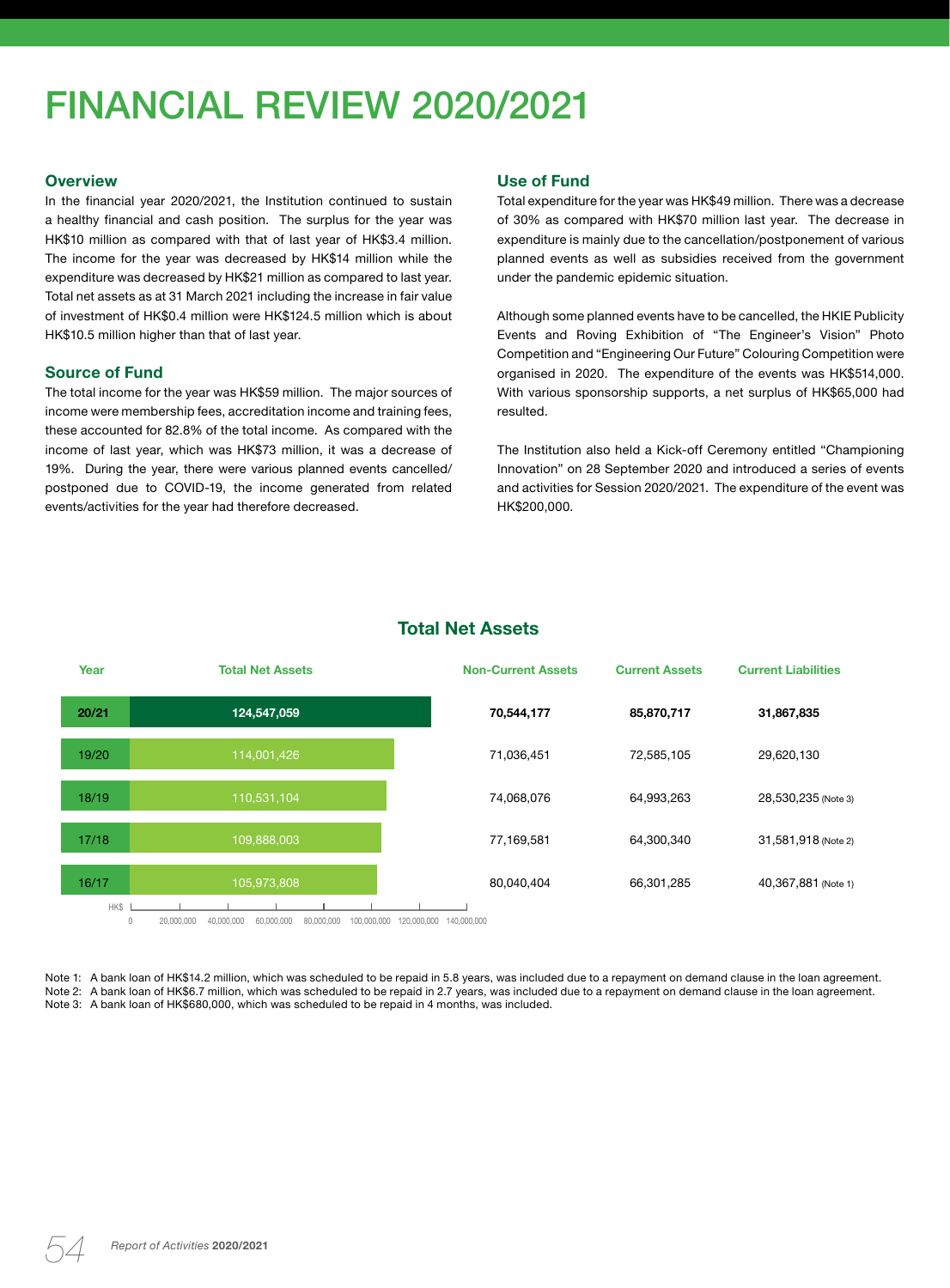### **Source of Fund**



Note 1: Other event income includes income mainly from HKIE Publicity Events.

Note 2: Other income includes fair value gain on investment, interest and dividend income, Construction Dispute Resolution courses income, Asia Pacific Economic Cooperation Engineer registration fees, International Professional Engineers Agreement registration fees and International Engineering Technologists Agreement registration fees, etc.



## **Use of Fund**

Note 1: Other events include HKIE Publicity Events, Preparation works for Competence-based Professional Assessment, "Championing Innovation" Kick-off Ceremony, etc.

Note 2: Other expenses includes Construction Dispute Resolution courses expenses, Asia Pacific Economic Cooperation Engineer expenses, International Professional Engineers Agreement expenses and International Engineering Technologists Agreement expenses, etc.